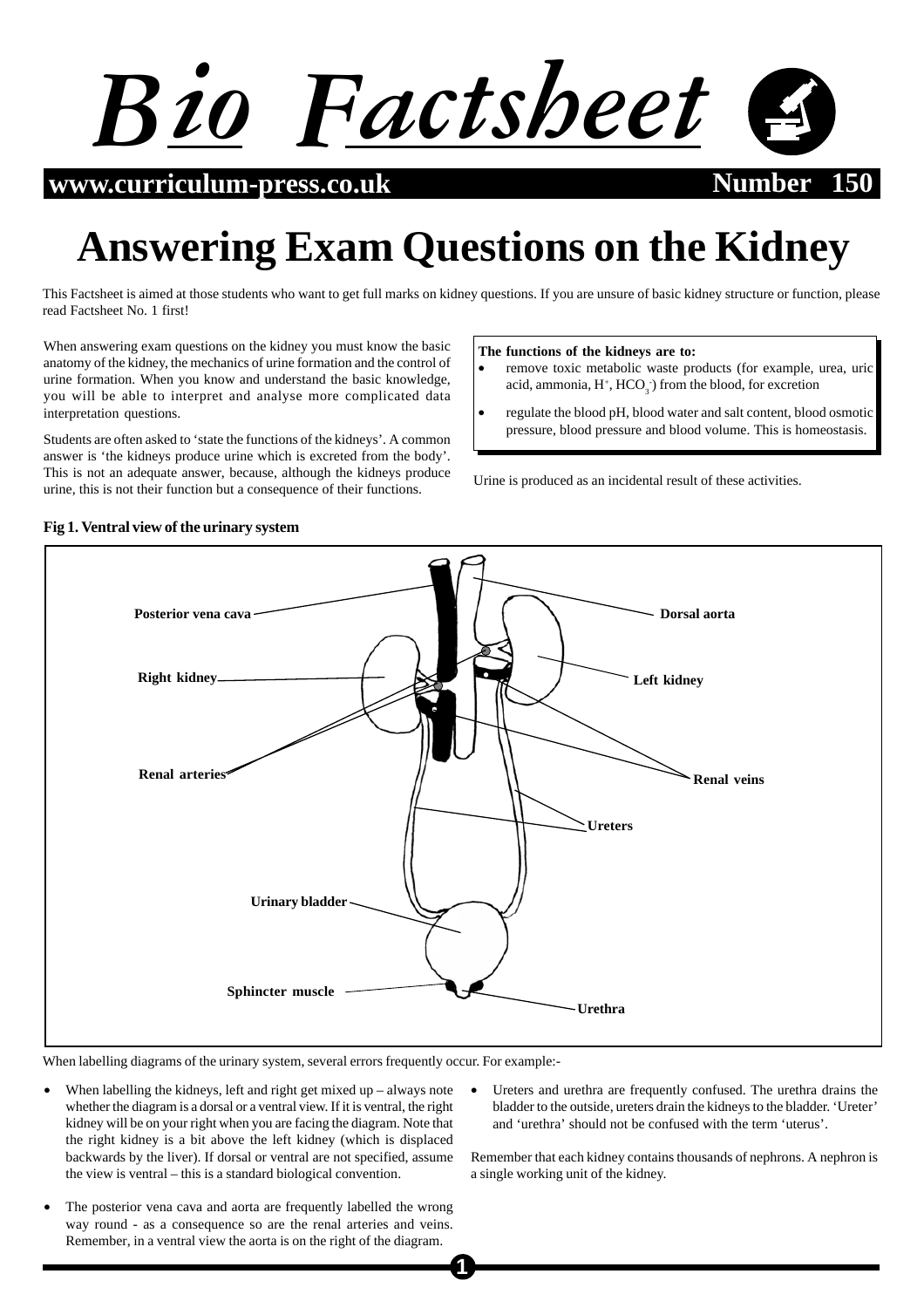## **Diagram of a nephron**



When labelling diagrams of the nephron certain errors are often made. For example:-

- Do not label the afferent arteriole as the renal artery, or the efferent arteriole/efferent venule as the renal vein. As soon as the renal artery enters the kidney it divides, ultimately into afferent arterioles. The efferent venules join to form larger venules, ultimately forming the renal vein, which leaves the kidney.
- The afferent and efferent **arterioles** are often mixed up. The afferent arteriole goes to the glomerulus. The efferent arteriole leaves the glomerulus leading to the capillary network (vasa recti) which surround the nephron tubules.
- The efferent arteriole and efferent **venule** are often mixed up. The efferent arteriole leaves the glomerulus. The efferent venule leaves the nephron, having drained the vasa recti.
- Do not just label the loop of Henle but distinguish the descending limb and the ascending limb. This is particularly important when the question is about tubular functions. These regions have different histology, different properties and different functions.
- Do not just label 'convoluted tubule' but distinguish 'first/proximal' and 'second/distal'. Again, this is very important if the question is linked to tubular functions, - the regions have different histology, properties and functions.
- If you draw a nephron, remember that the vasa recti cover the convoluted tubules and loop of Henle, but do not cover the collecting duct.

#### **Production of urine**

To organise your thoughts, particularly if answering essay questions, think of urine formation in three categories:- 1. Formation of glomerular filtrate, from glomerular blood to renal capsule.

2. Modification of glomerular filtrate into urine. During this process the kidney is carrying out the functions of blood homeostasis and excretion.

**2**

3. Control of kidney function, including antidiuretic hormone (ADH) and its roles.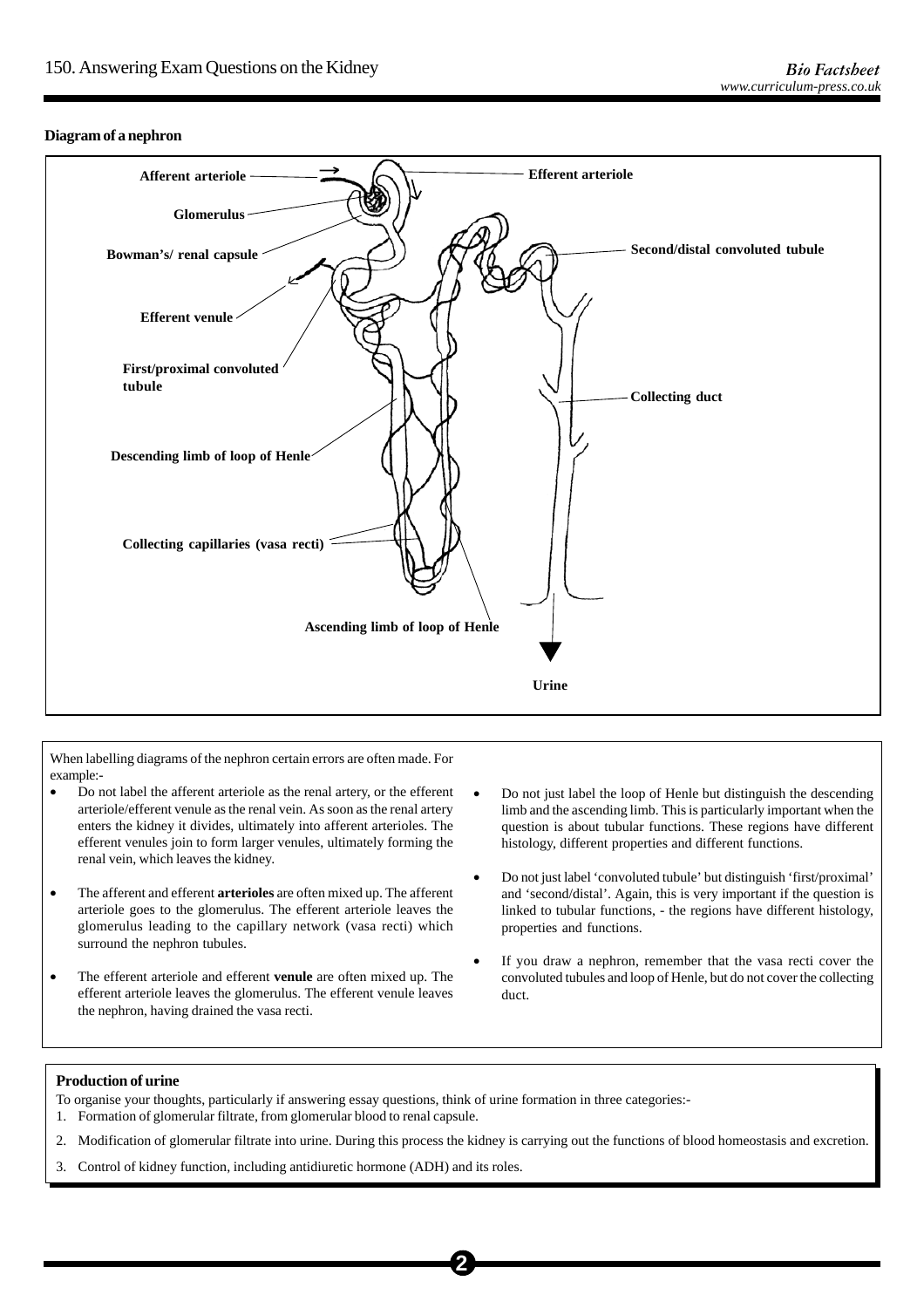#### **Formation of glomerular filtrate**

Always refer to the nature of the renal capsule and glomerular membranes, and to three pressures – the glomerular blood pressure, the plasma protein osmotic pressure and the intra-renal (intra-capsule) pressure:-

- When referring to the membranes of glomerular capillaries and renal capsule, which separate the blood from the glomerular filtrate, point out:-
	- \* The membranes are **differentially permeable**. They allow small molecules (for example, water, salts, glucose, amino acids, urea) to pass freely from blood to capsule, but will not allow large molecules of plasma protein to pass, so proteins are kept in the blood.
	- \* Pavement cells in both of these membranes are modified into **podocytes** (foot cells).

These have cytoplasmic projections which lift them off their basement membranes. This makes the membranes many times more permeable than other epithelial membranes, without sacrificing the selective permeability.

- When referring to the glomerular blood pressure point out:-
	- \* Blood pressure in the glomerular capillaries is twice as high as capillary blood pressure elsewhere in the body. The efferent arteriole is narrower than the afferent arteriole and exerts a 'damming up' effect causing the rise in blood pressure.

#### **Glomerular filtration**



Keep the three opposing pressures in context. Express them as an equation:

| <b>Effective filtration</b><br>glomerular                        | osmotic                           |                         |
|------------------------------------------------------------------|-----------------------------------|-------------------------|
| pressure forming<br>$=$ blood<br>glomerular filtrate<br>pressure | pressure of<br>plasma<br>proteins | intra-renal<br>pressure |

Glomerular blood pressure averages 8 kPa, plasma protein osmotic pressure averages 4 kPa and intra-renal pressure averages 2.7 kPa. Thus, Effective filtration pressure =  $8 - 4 - 2.7 = 1.3$  kPa

You will not have to remember these figures, but you may be given values to comment on, in particular situations. For example, in kidney disease (nephritis) the membranes are damaged so protein leaks from blood to glomerular filtrate. You may be asked what effect this has on the osmotic gradient, (it reduces), and to use the equation to assess the effect on the rate of filtrate formation (it increases the effective filtration pressure and so a much larger volume of filtrate is formed).

- \* The raised glomerular blood pressure causes **ultrafiltration**. This is 'filtration under pressure' and forces water and small molecules dissolved in the water of the blood plasma into the capsule, forming **glomerular filtrate**.
- When referring to plasma protein osmotic pressure point out:-
	- Because plasma proteins cannot leave the blood glomerular filtrate will not contain protein.
	- High concentration of protein in blood plasma and absence of protein in glomerular filtrate causes an osmotic pressure to be exerted across the differentially permeable membranes, drawing water from the capsule back to blood. This concentrates the glomerular filtrate.
- When referring to intrarenal pressure point out:-
	- It is the pressure of fluid already in the capsule and tubules of the nephron,
	- It tends to oppose glomerular blood pressure and so opposes ultrafiltration.

#### **Modification of the glomerular filtrate into urine.**

Be careful to refer to the various fluids correctly:-

- In the renal capsule the fluid is **glomerular filtrate**.
- From the start of the first convoluted tubule to the end of the second convoluted tubule the fluid is **tubular fluid**.
- In the collecting duct the fluid is **urine**.
- In some texts the tissue fluid surrounding the tubules is referred to as 'interstitial fluid'.

Know the water permeabilities of the various tubules of the nephron so you do not make errors about where water is reabsorbed from glomerular filtrate (now called tubular fluid) back to the surrounding tissue fluid and then blood. A very common candidates' statement is the 'loop of Henle is involved with water reabsorption'. This is true but candidates then make the error of thinking that the loop of Henle itself reabsorbs the water. **It does not**.

- The proximal convoluted tubule is very permeable to water and osmotically reabsorbs about 80% of the filtrate water.
- The descending limb of the loop of Henle is fairly permeable to water but passively absorbs sodium and chloride ions from surrounding tissue fluid. Because of this, its osmotic gradients may alter, so it could draw water from tissue fluid into filtrate or pass water from filtrate to tissue fluid.
- The ascending limb **is always totally impermeable to water** but has very powerful active transport mechanisms for pumping sodium and chloride ions from filtrate into surrounding tissue fluid, which thus becomes very concentrated in this area. (These sodium and chloride ions can then diffuse into the descending limb, resulting in a circulation of Na+ and Cl- , which is the counter-current mechanism of the loop of Henle). (Its functions are outlined below). Candidates often write incorrect accounts because they have not learnt the basic fact that '**the ascending limb is always totally impermeable to water'**.
- The collecting duct (and distal convoluted tubule) is impermeable to water in the absence of anti-diuretic hormone (ADH) but is permeable to water in the presence of ADH. (Candidates often get this the wrong way around). The counter-current mechanism causes a high concentration of Na+ and Cl- to be maintained in the tissue fluid surrounding the collecting ducts and loop of Henle. Because of this, if ADH is present, water can be reabsorbed osmotically from the collecting ducts to the tissue fluid and into the blood. This results in a small volume of concentrated urine being produced. If ADH is absent, no water can be reabsorbed and a large volume of dilute urine is produced.